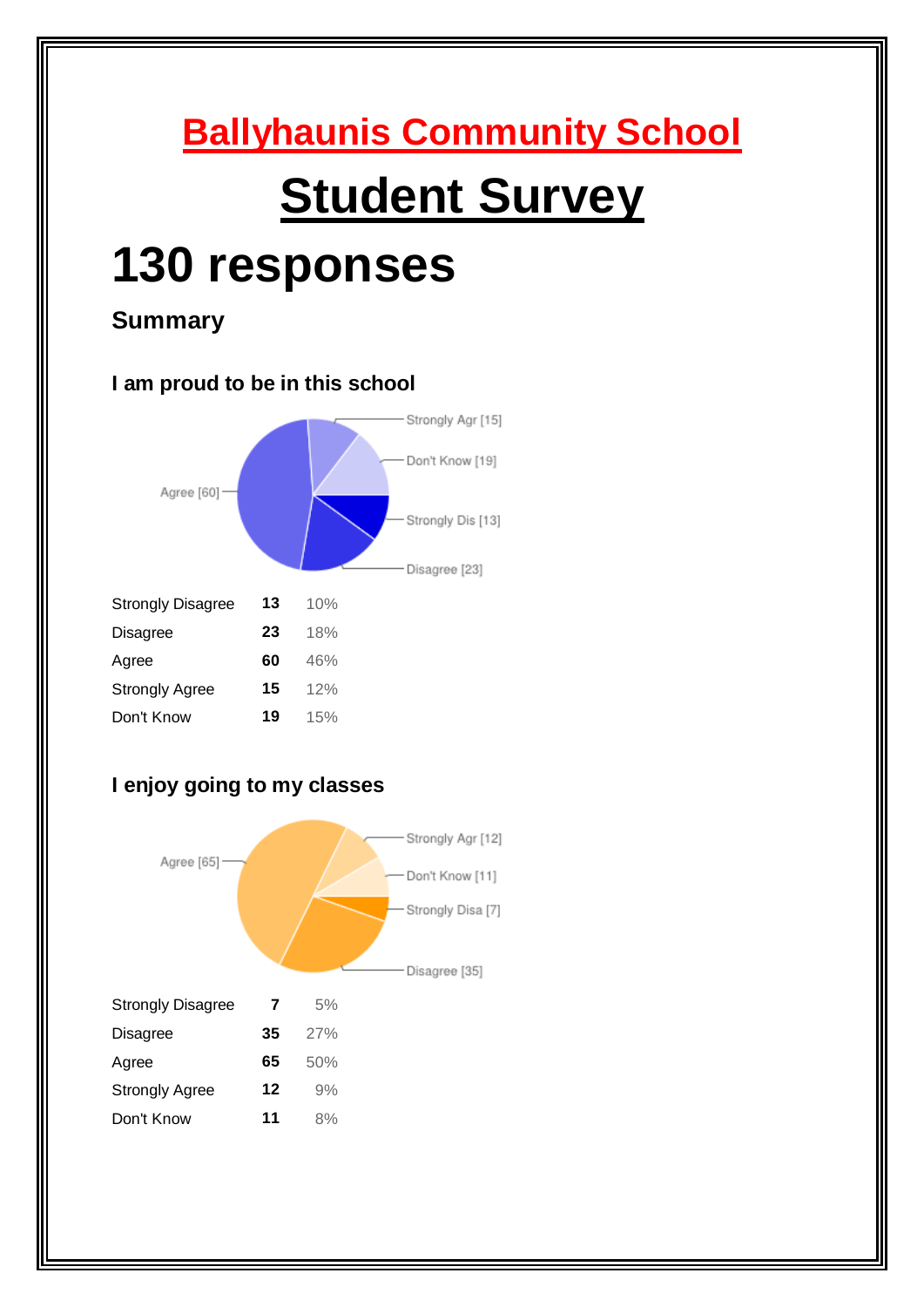

#### **The facilities available in the school are good**

**I feel safe and cared for in the school**

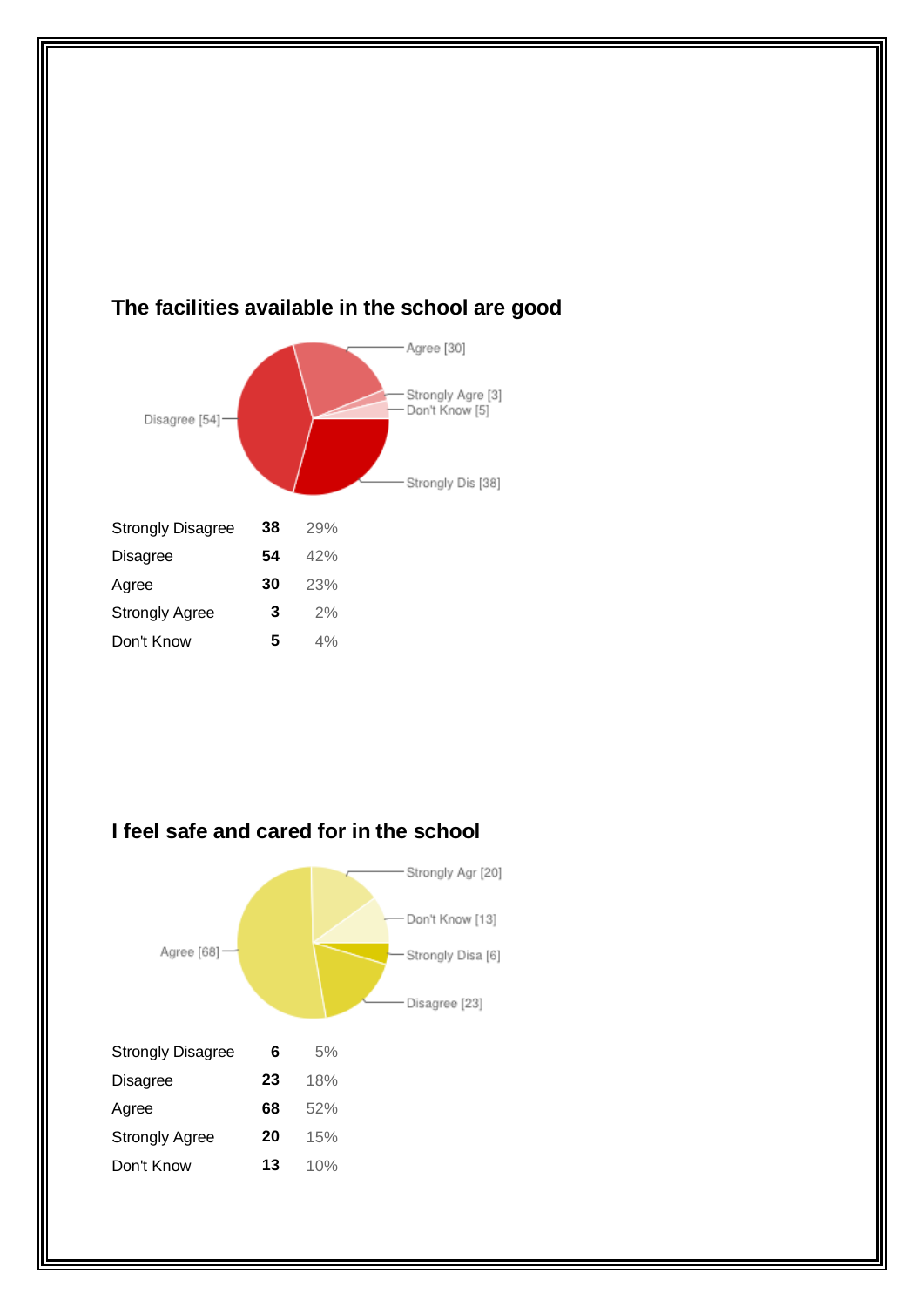

### **I get on well with other students in the school**



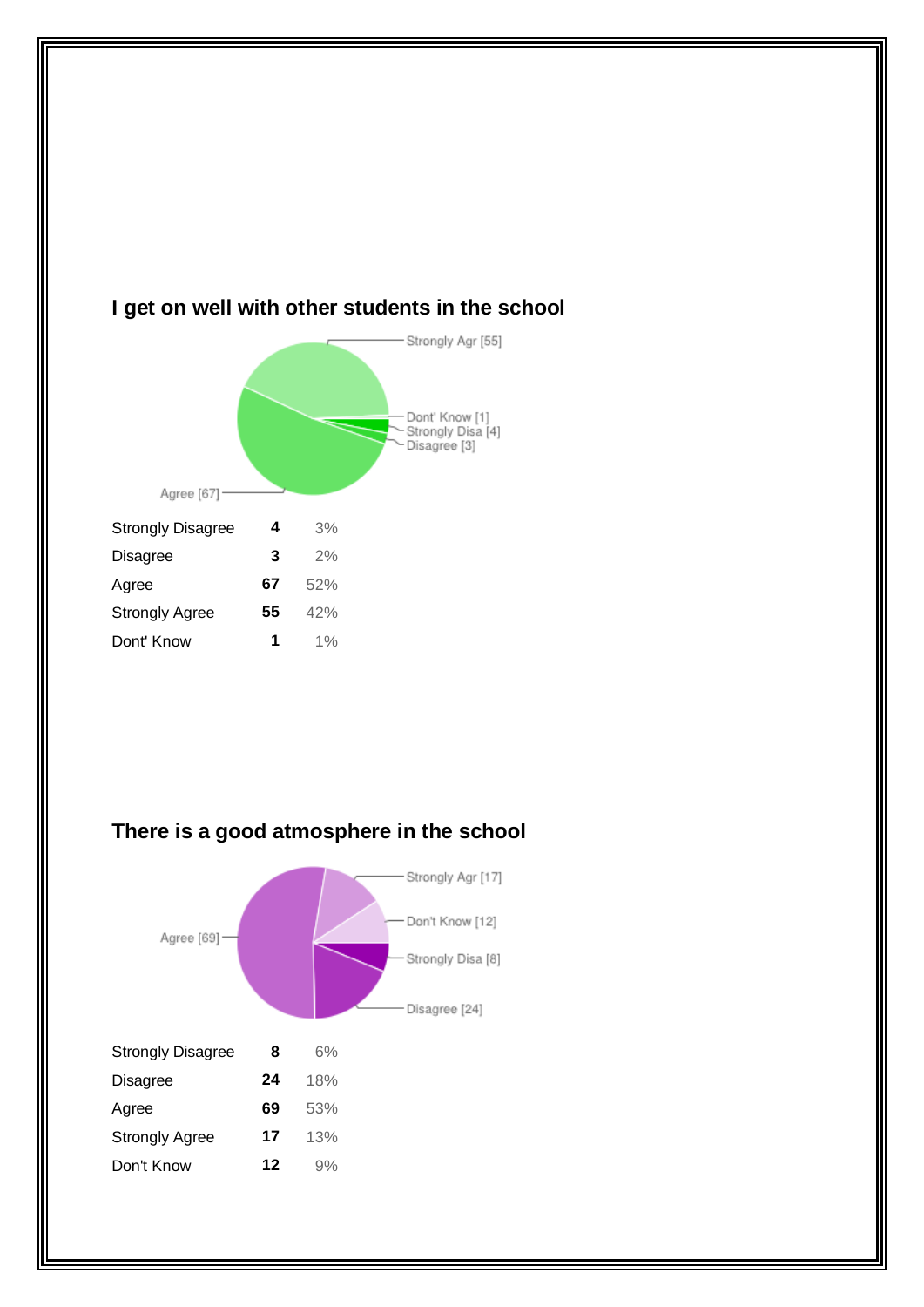

#### **I understand the school rules**



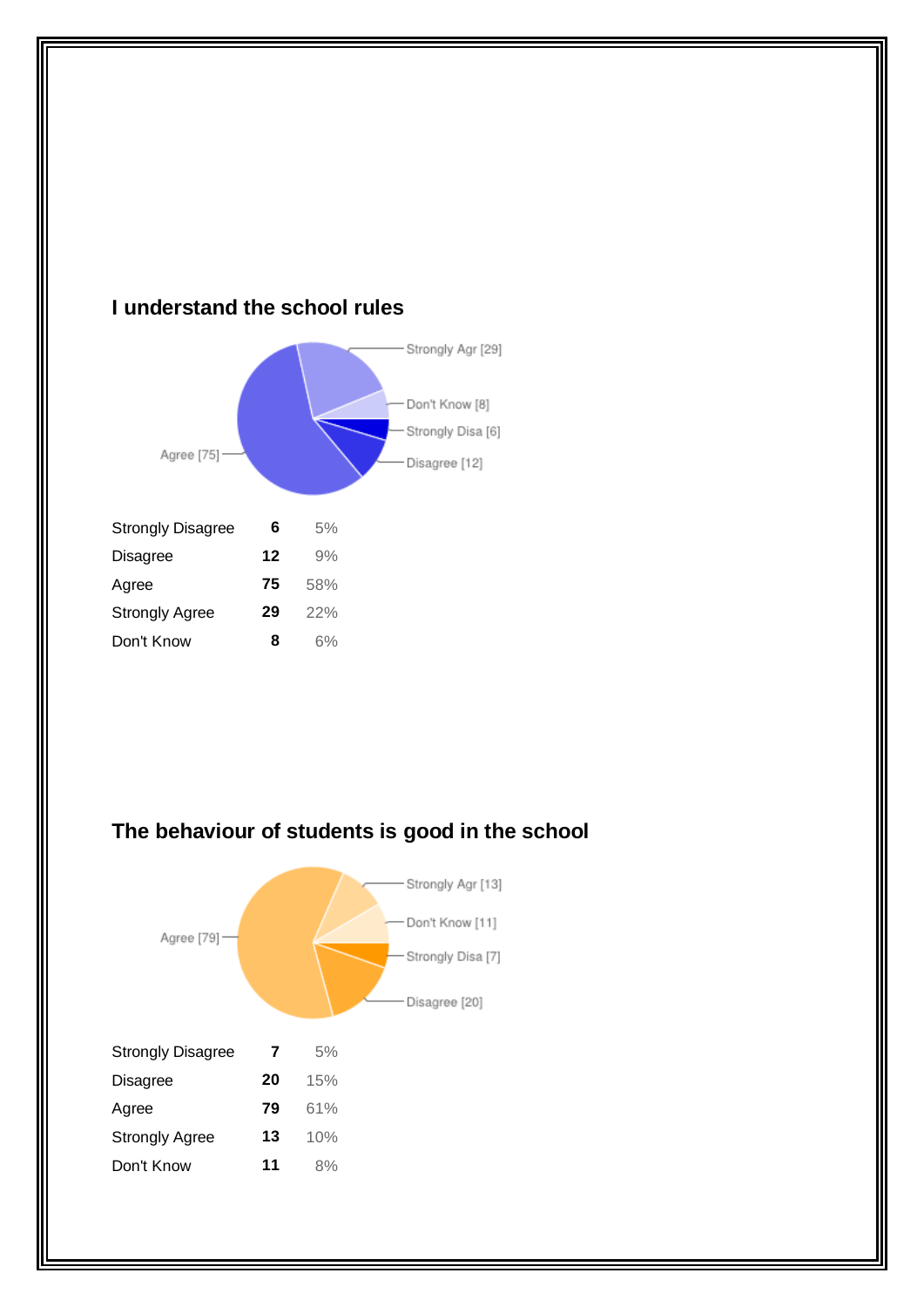

#### **Students are treated fairly in the school**

#### **Attendance at classes is checked regularly**

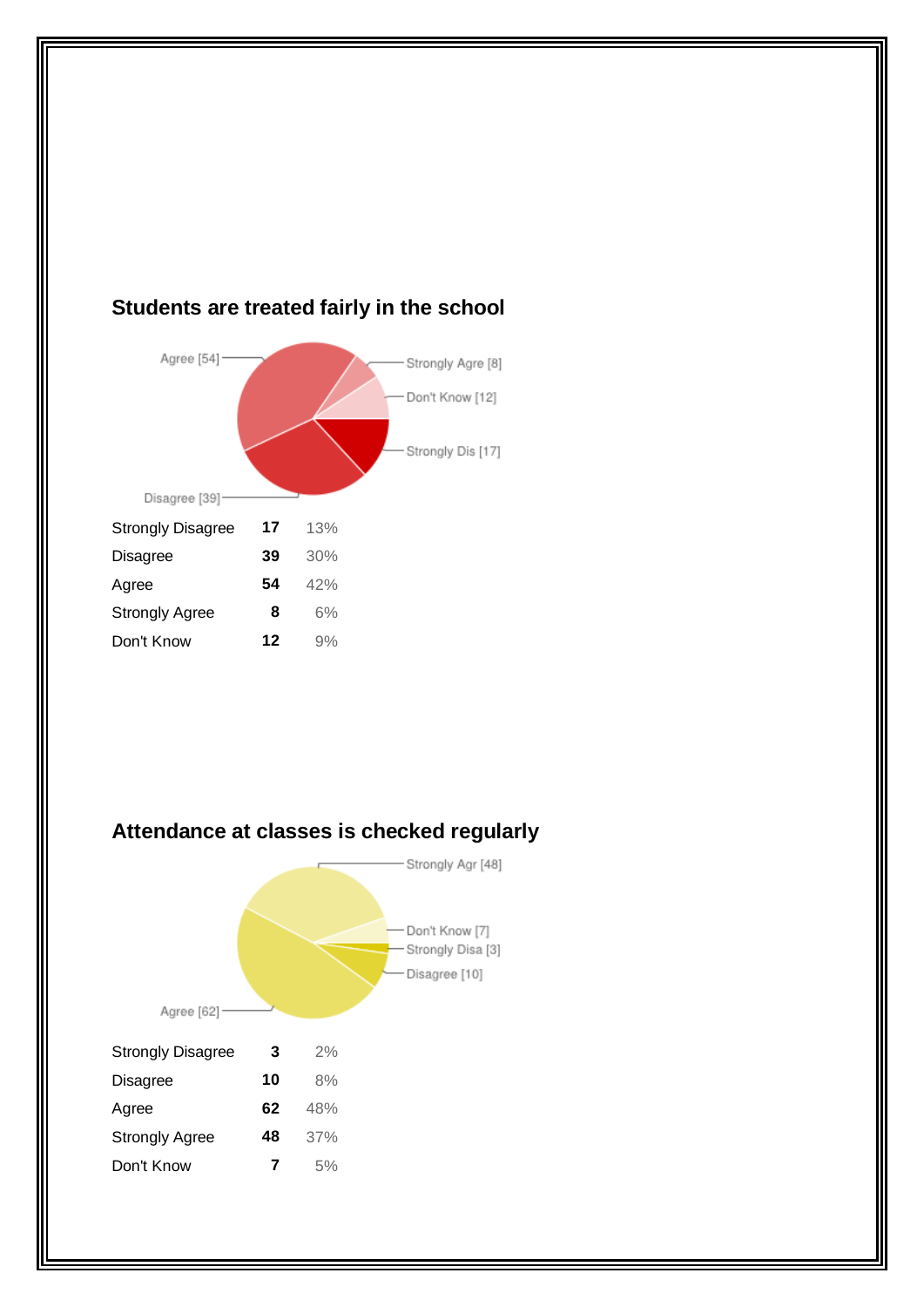

## **My classes begin on time**



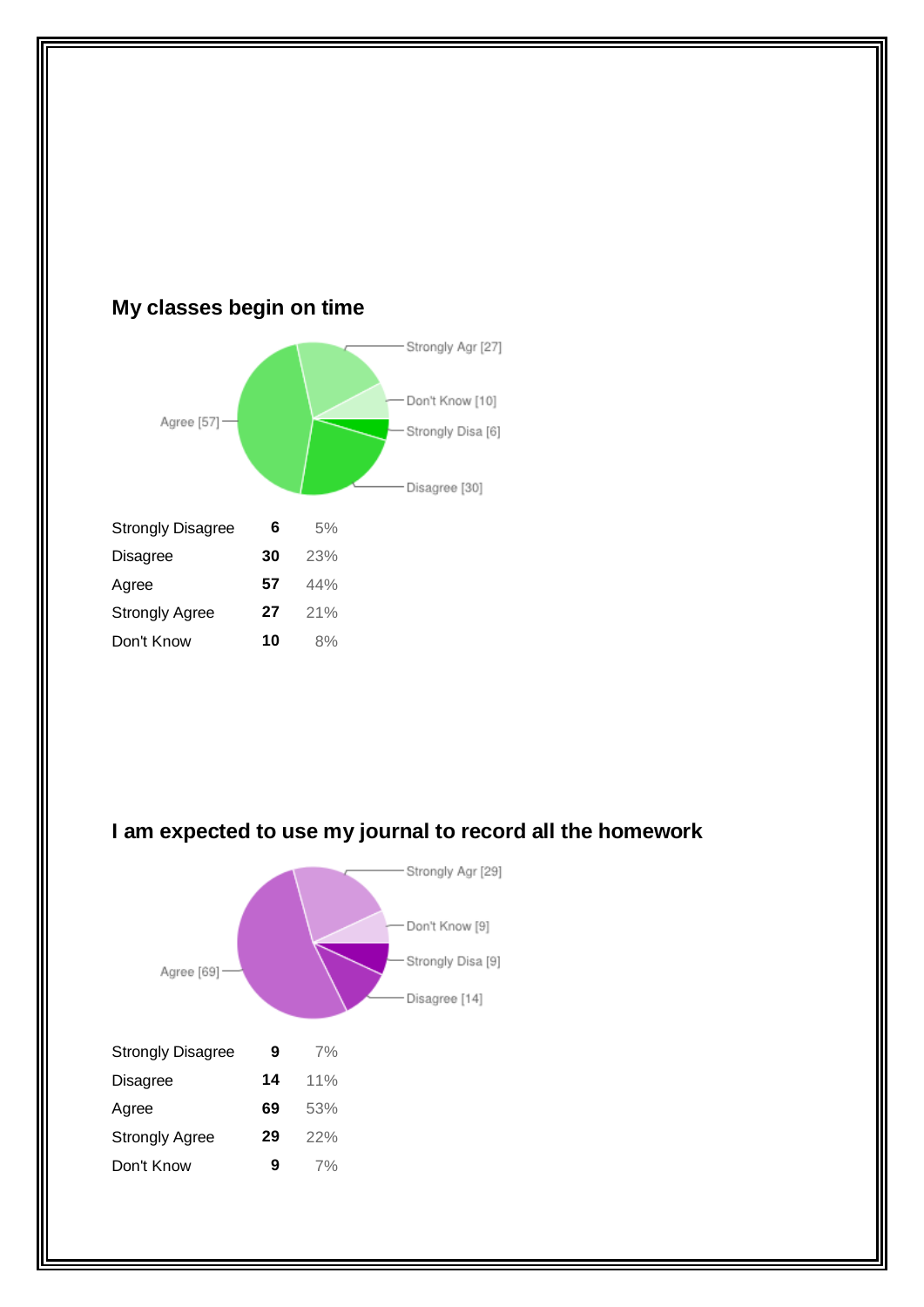

#### **I have very few free classes each week**



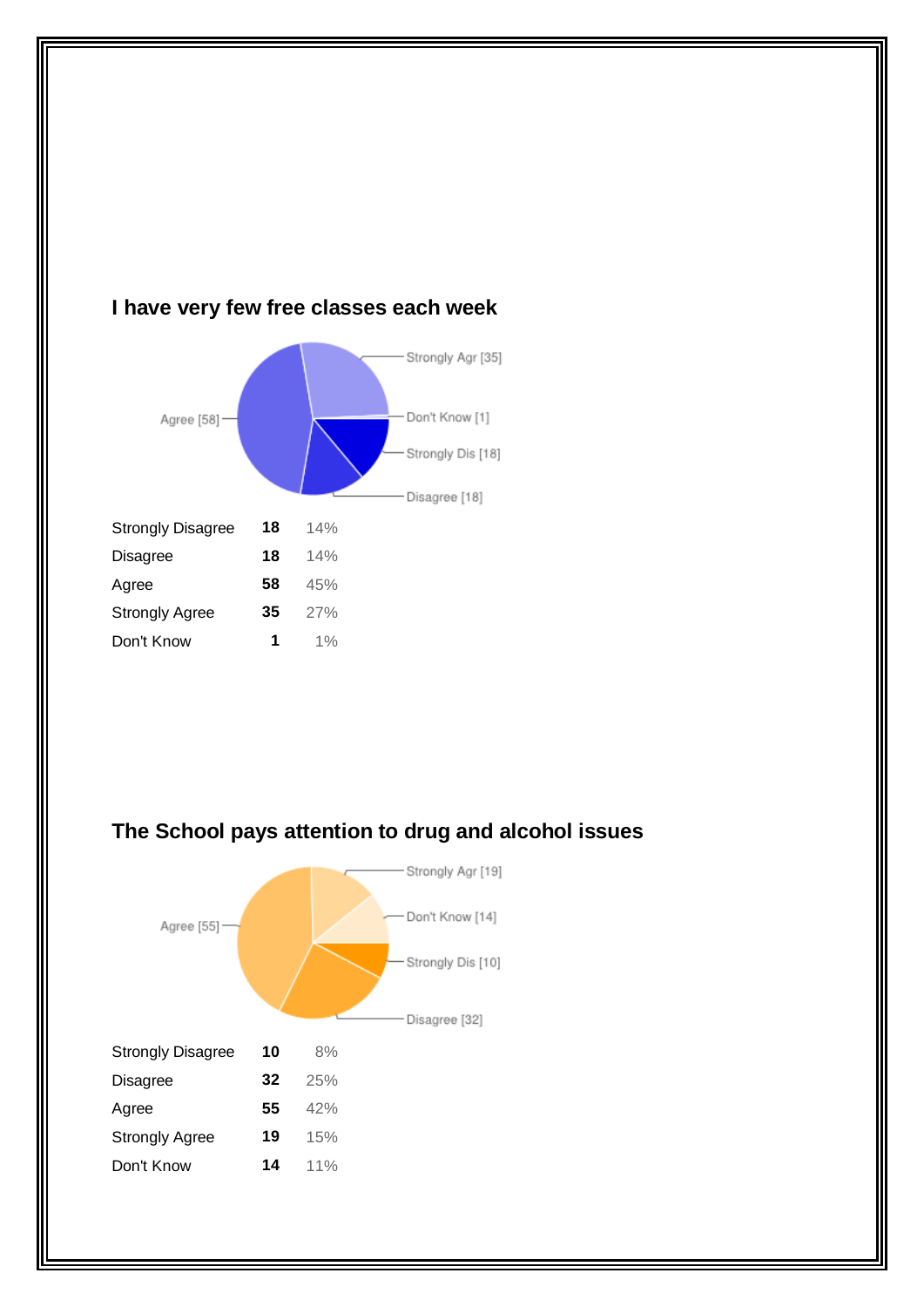

#### **Bullying is dealt with well by the school**

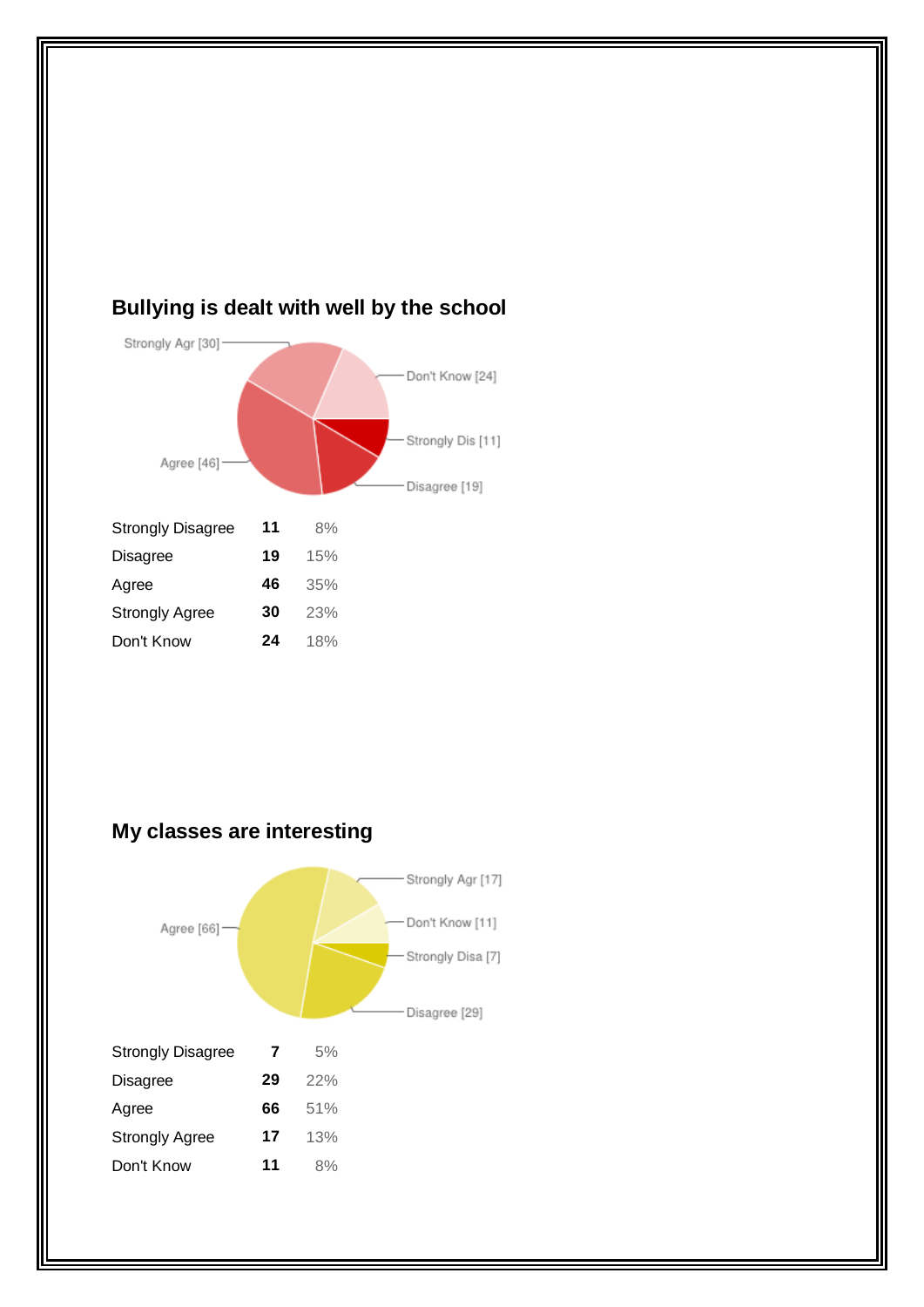

#### **I am getting on well with my school work**



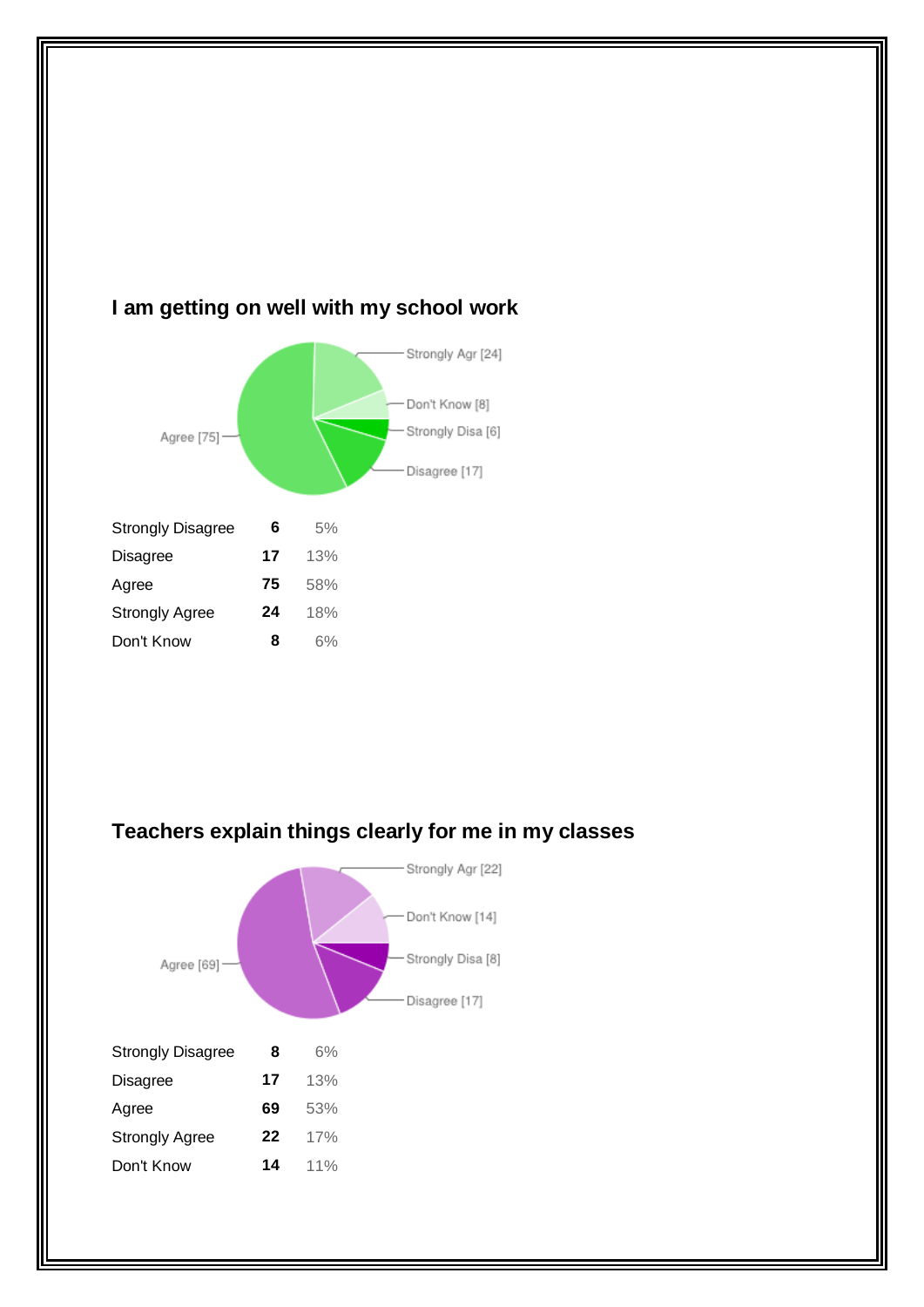

#### **Teachers encourage me to work to the best of my ability**

#### **Teachers tell me how I can improve**

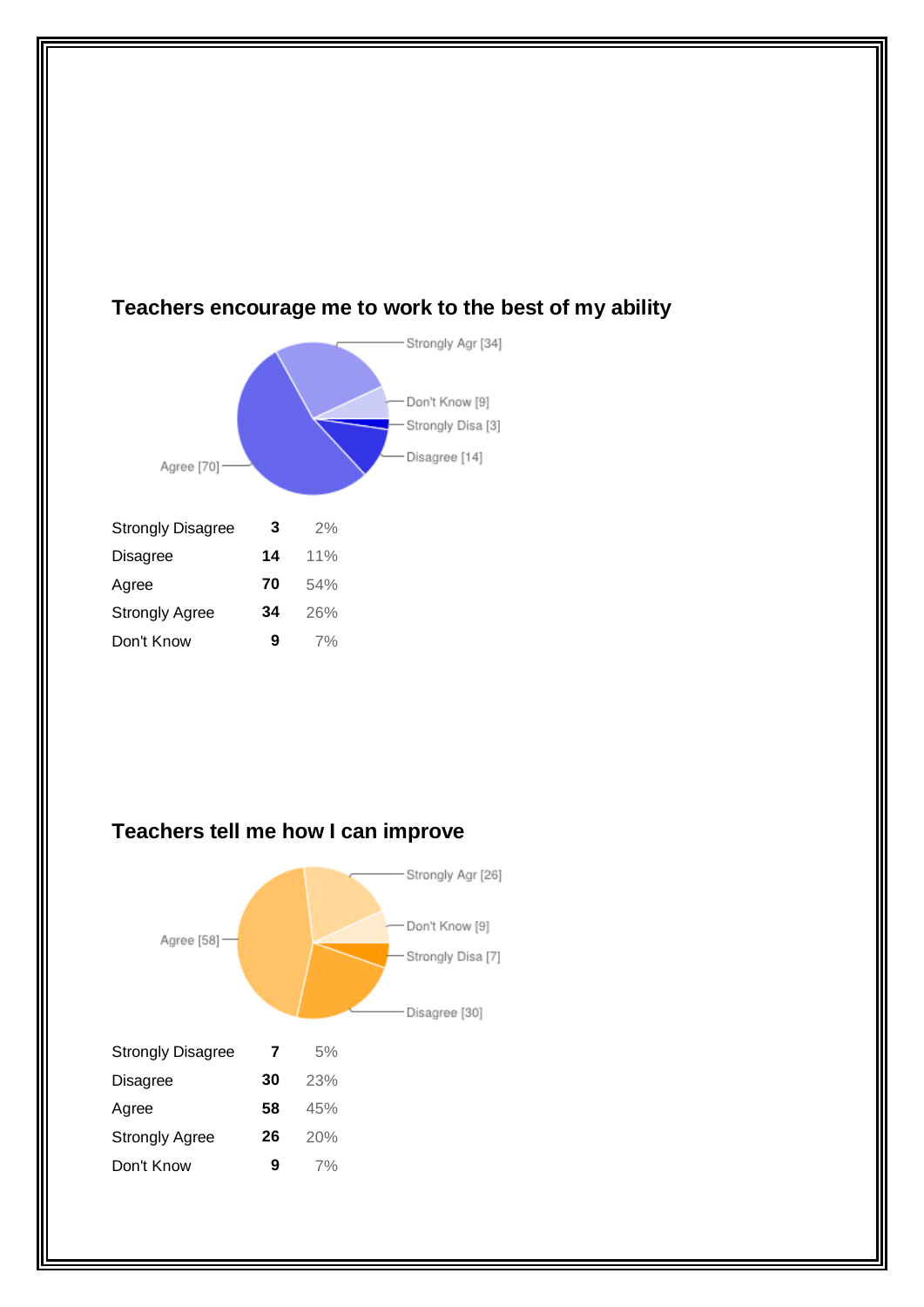

## **Teachers listen to me and take notice of what I say**



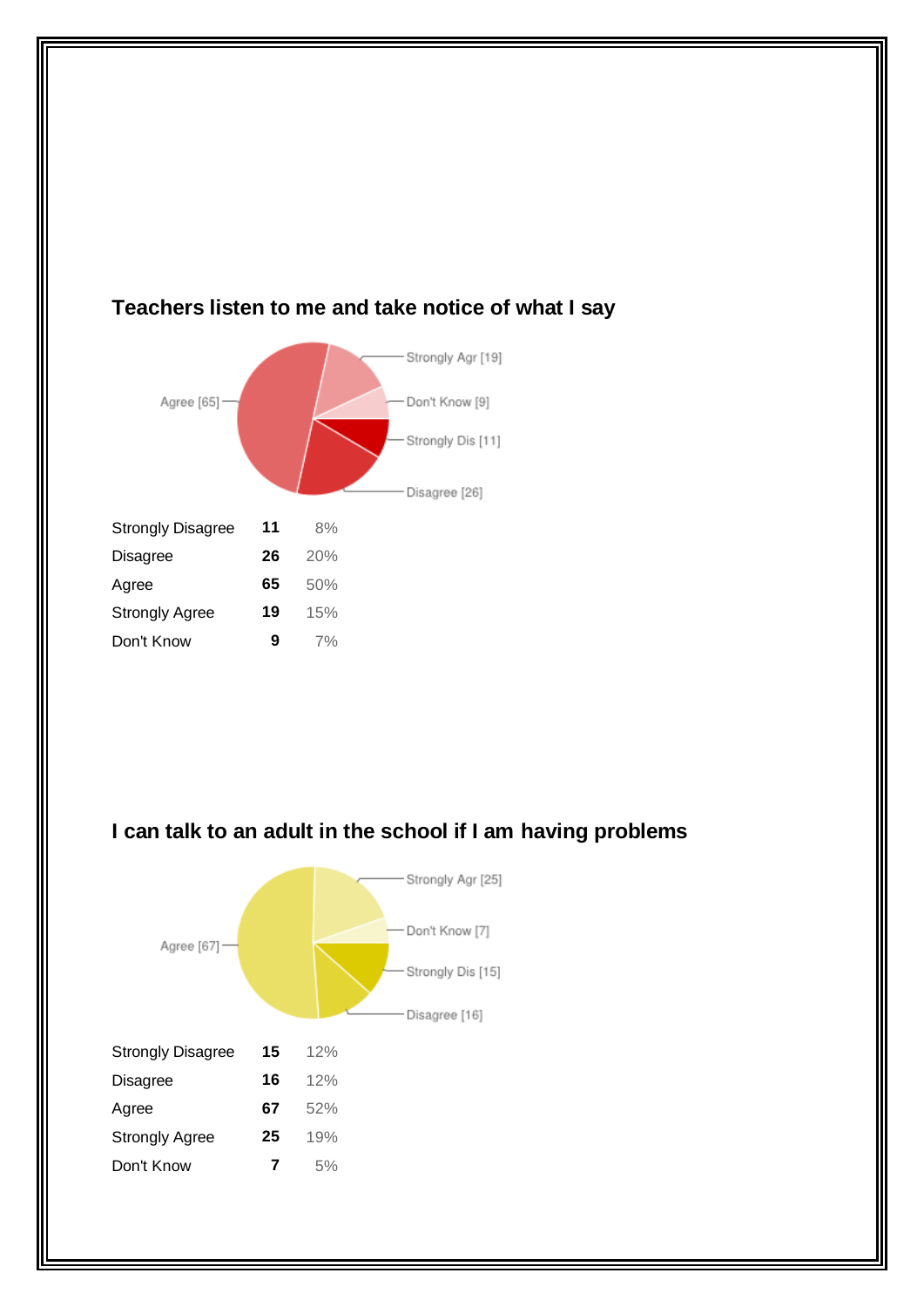

## **I get opportunities to work with other students in my classes**



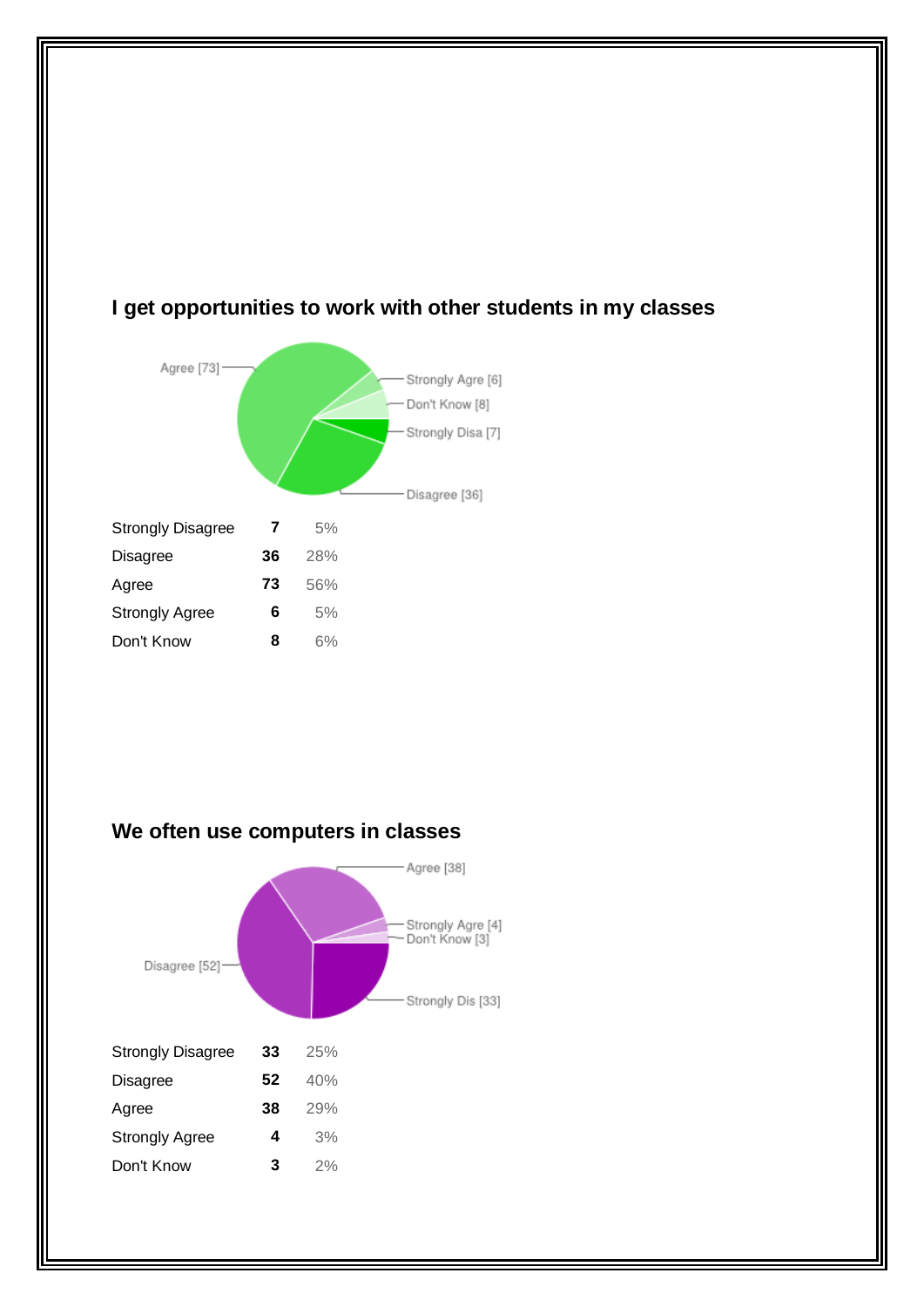

#### **I get regular homework in most subjects**



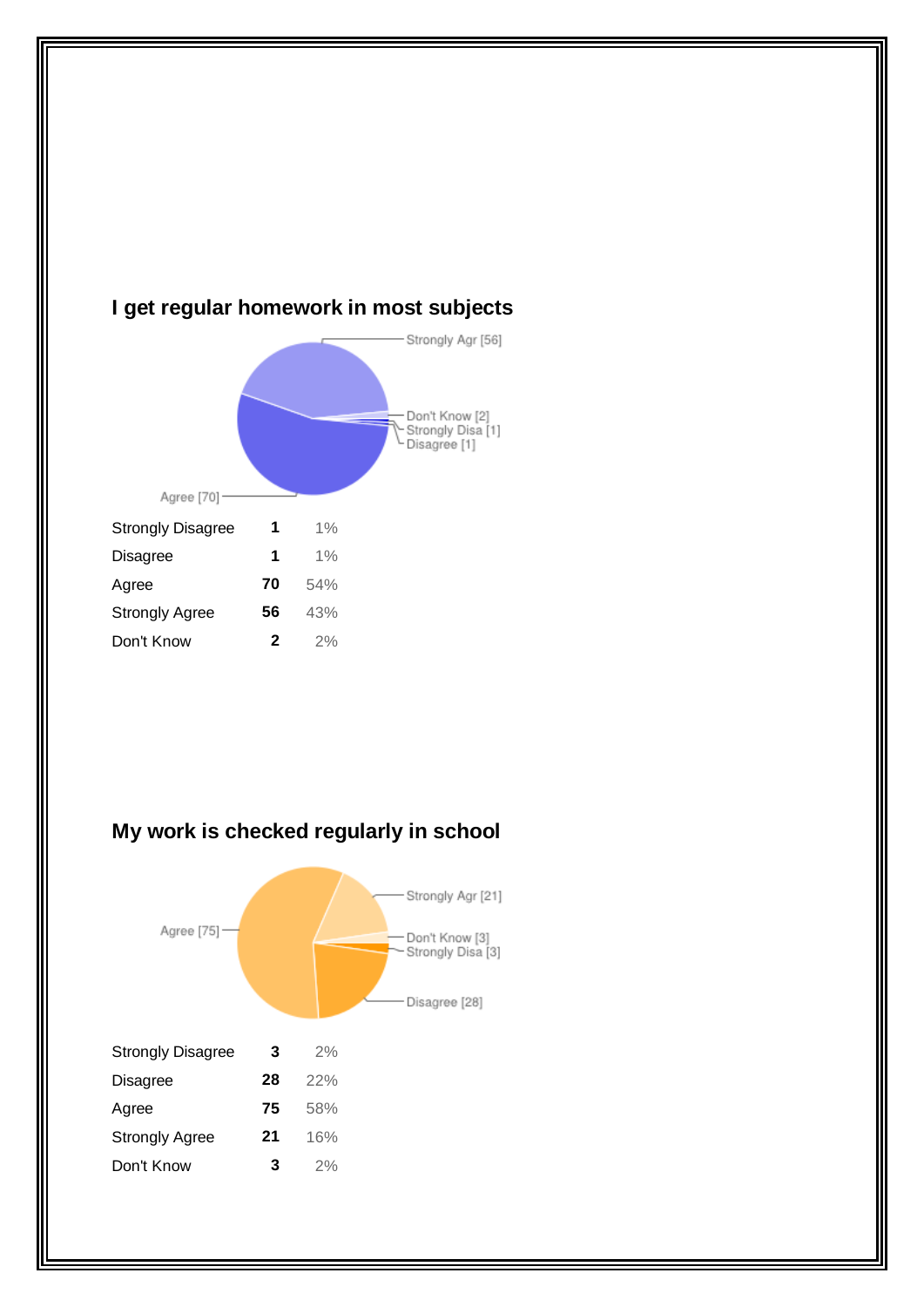#### **The school regularly sends information home about my work in school**



#### **I got good advice and information from teachers about subject choices**